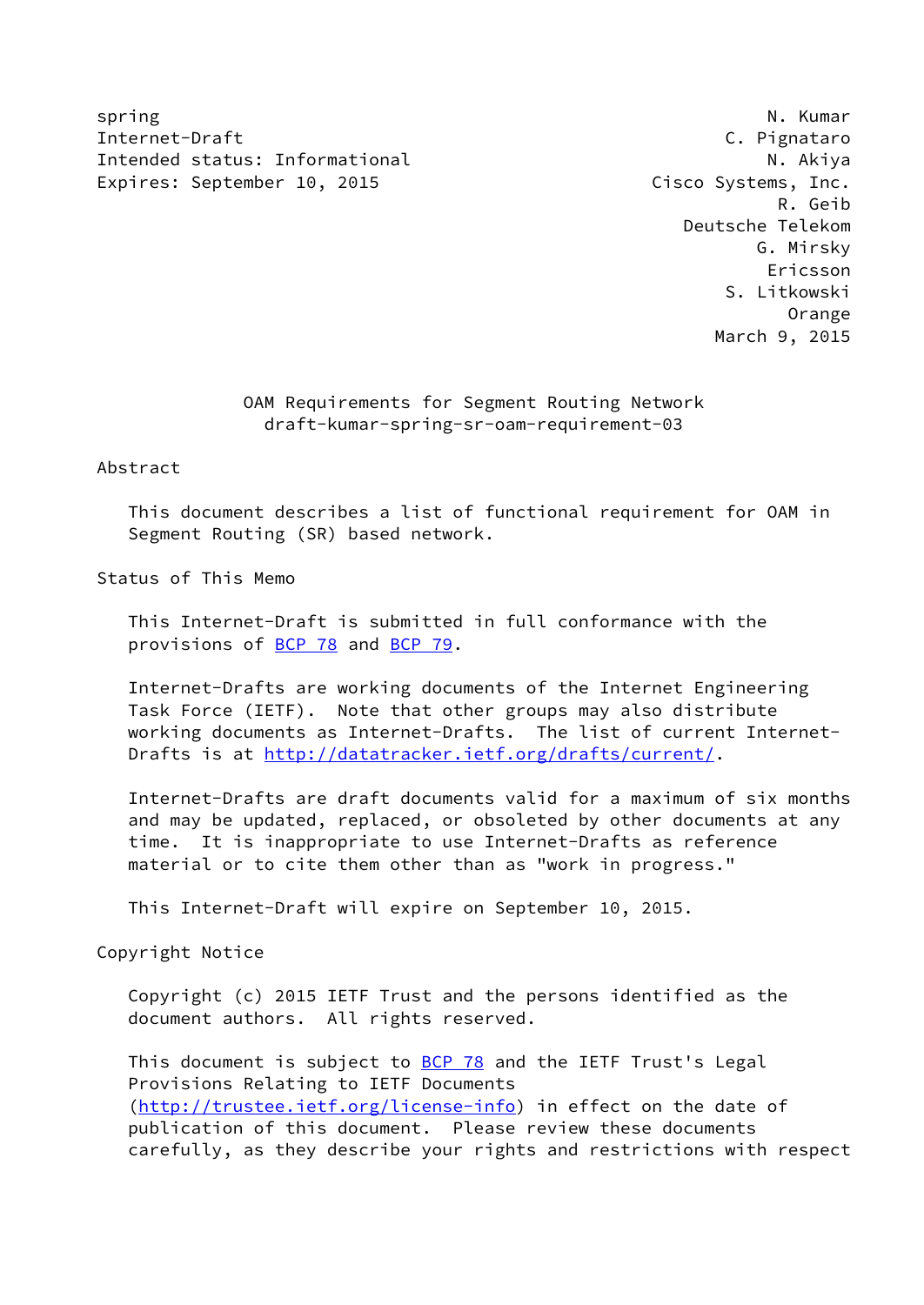<span id="page-1-1"></span>Internet-DraftOAM Requirements for Segment Routing Network March 2015

 to this document. Code Components extracted from this document must include Simplified BSD License text as described in Section 4.e of the Trust Legal Provisions and are provided without warranty as described in the Simplified BSD License.

## Table of Contents

|  | $\underline{4}$ . Detailed Requirement list 3 |  |  |  |  |  |  |  |  |  |  |
|--|-----------------------------------------------|--|--|--|--|--|--|--|--|--|--|
|  |                                               |  |  |  |  |  |  |  |  |  |  |
|  |                                               |  |  |  |  |  |  |  |  |  |  |
|  |                                               |  |  |  |  |  |  |  |  |  |  |
|  |                                               |  |  |  |  |  |  |  |  |  |  |
|  | <u> 9</u> . References <u>5</u>               |  |  |  |  |  |  |  |  |  |  |
|  | 9.1. Normative References 5                   |  |  |  |  |  |  |  |  |  |  |
|  | 9.2. Informative References 5                 |  |  |  |  |  |  |  |  |  |  |
|  |                                               |  |  |  |  |  |  |  |  |  |  |
|  |                                               |  |  |  |  |  |  |  |  |  |  |

## <span id="page-1-0"></span>[1](#page-1-0). Introduction

 [I-D.ietf-spring-segment-routing] introduces and explains Segment Routing architecture that leverages source routing and tunneling standards which can be applied directly to MPLS dataplane with no changes on forwarding plane and on IPv6 dataplane with new Routing Extension Header.

 This document list the OAM requirements for Segment Routing based network which can further be used to produce OAM tools, either through enhancing existing OAM tools or constructing new OAM tools, for path liveliness and service validation.

<span id="page-1-2"></span>[2](#page-1-2). Requirements notation

 The key words "MUST", "MUST NOT", "REQUIRED", "SHALL", "SHALL NOT", "SHOULD", "SHOULD NOT", "RECOMMENDED", "MAY", and "OPTIONAL" in this document are to be interpreted as described in [\[RFC2119](https://datatracker.ietf.org/doc/pdf/rfc2119)].

<span id="page-1-3"></span>[3](#page-1-3). Terminology

SR OAM Packet: OAM probe originated and processed within SR domain(s)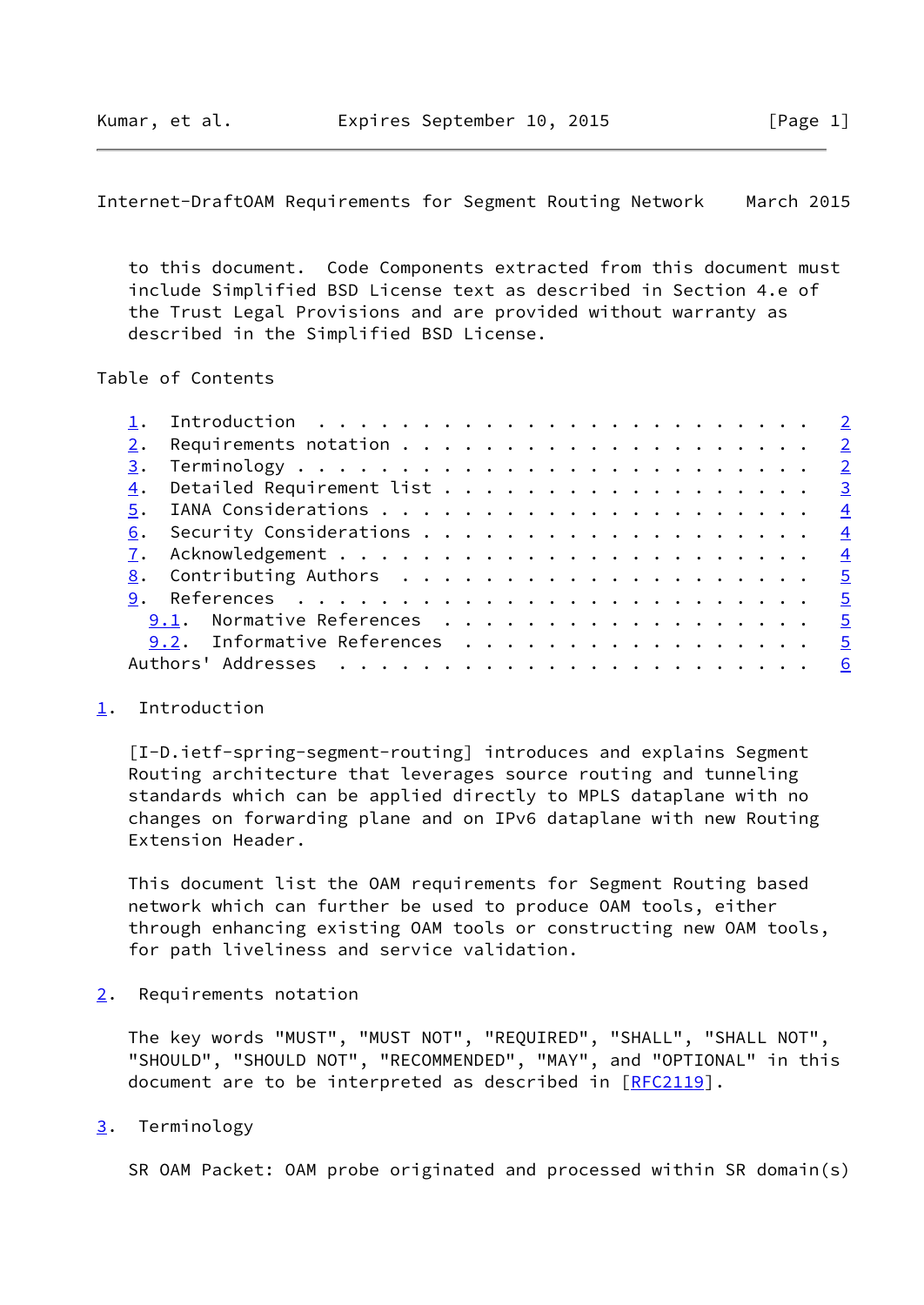ECMP: Equal Cost Multipath

SR: Segment Routing

UCMP: Unequal Cost Multipath

| Kumar, et al. |  | Expires September 10, 2015 |  | [Page 2] |  |
|---------------|--|----------------------------|--|----------|--|
|               |  |                            |  |          |  |

<span id="page-2-1"></span>Internet-DraftOAM Requirements for Segment Routing Network March 2015

 Initiator: Centralized OAM initiator or PMS as referred in [\[I-D.geib-spring-oam-usecase](#page-4-7)]

<span id="page-2-0"></span>[4](#page-2-0). Detailed Requirement list

 This section list the OAM requirement for Segment Routing based network. The below listed requirement MUST be supported with both MPLS and IPv6 dataplane:

- REQ#1: SR OAM MUST support both On-demand and Continuous OAM functionality.
- REQ#2: The SR OAM packet MUST follow exactly the same path as dataplane traffic.
- REQ#3: The SR OAM packet MUST have the ability to discover and exercise equal cost multipath (ECMP) paths.
- REQ#4: The SR OAM packet MUST have the ability to discover and exercise unequal cost multipath (UCMP) paths.
- REQ#5: The SR OAM packet MUST have ability to exercise any available paths, not just best path available.
- REQ#6: The forwarding semantic of adjacency Segment ID raises a need for additional consideration to detect any failure in forwarding to the right adjacency. SR OAM MUST have the ability to detect any failure in Node SID and adjacency segment based forwarding.
- REQ#7: SR OAM SHOULD have the ability to allow the Initiator to control the return path from any transit or egress responder.
- REQ#8: SR OAM MUST have the ability to be initialized from an arbitrary node to perform connectivity verification and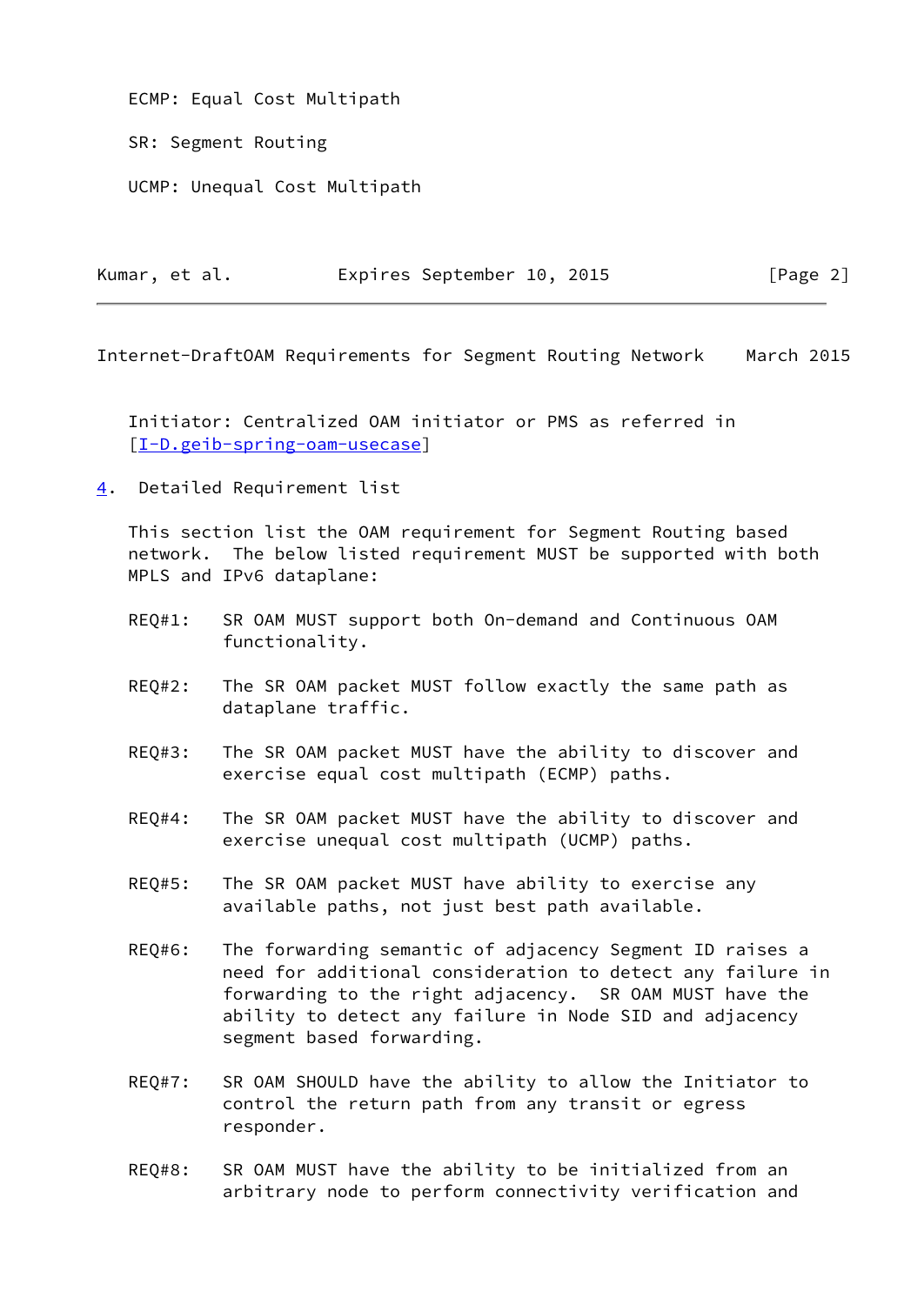continuity check to any other node within SR domain.

- REQ#9: In case of any failure with continuity check, SR OAM SHOULD support rapid Connectivity Fault localization to isolate the node on which the failure occurs.
- REQ#10: SR OAM SHOULD also have the ability to be initialized from a centralized controller.
- REQ#11: When SR OAM is initialized from centralized controller, it MUST have the ability to alert any edge node in SR domain about the corresponding path or service failure. The node

| Kumar, et al. | Expires September 10, 2015 |  | [Page 3] |
|---------------|----------------------------|--|----------|
|---------------|----------------------------|--|----------|

<span id="page-3-0"></span>Internet-DraftOAM Requirements for Segment Routing Network March 2015

 on receiving the alert MAY take a local protection action or pop an informational message.

- REQ#12: When SR OAM is initialized from centralized controller, it SHOULD support node redundancy. If primary Initiator fails, secondary one MUST take over the responsibility without having any impact on customer traffic.
- REQ#13: SR OAM MUST have the ability to measure Packet loss, Packet Delay or Delay variation using Active (using synthetic probe) and Passive (using data stream) mode.
- REQ#14: When a new path is instantiated, SR OAM SHOULD allow path verification without noticeable delay.
- REQ#15: The above listed requirements SHOULD be supported without any scalability limitation imposed and SHOULD be extensible to accommodate any new SR functionality.
- REQ#16: SR OAM SHOULD minimize the need to create or maintain per path state entry in any other nodes other than the Initiator.
- REQ#17: When traffic engineering is initiated by centralized controller device, and when SR OAM is performed by individual nodes, there MUST be a mechanism to communicate failure to centralized controller device.
- REQ#18: When service instruction is present in SR OAM packet header,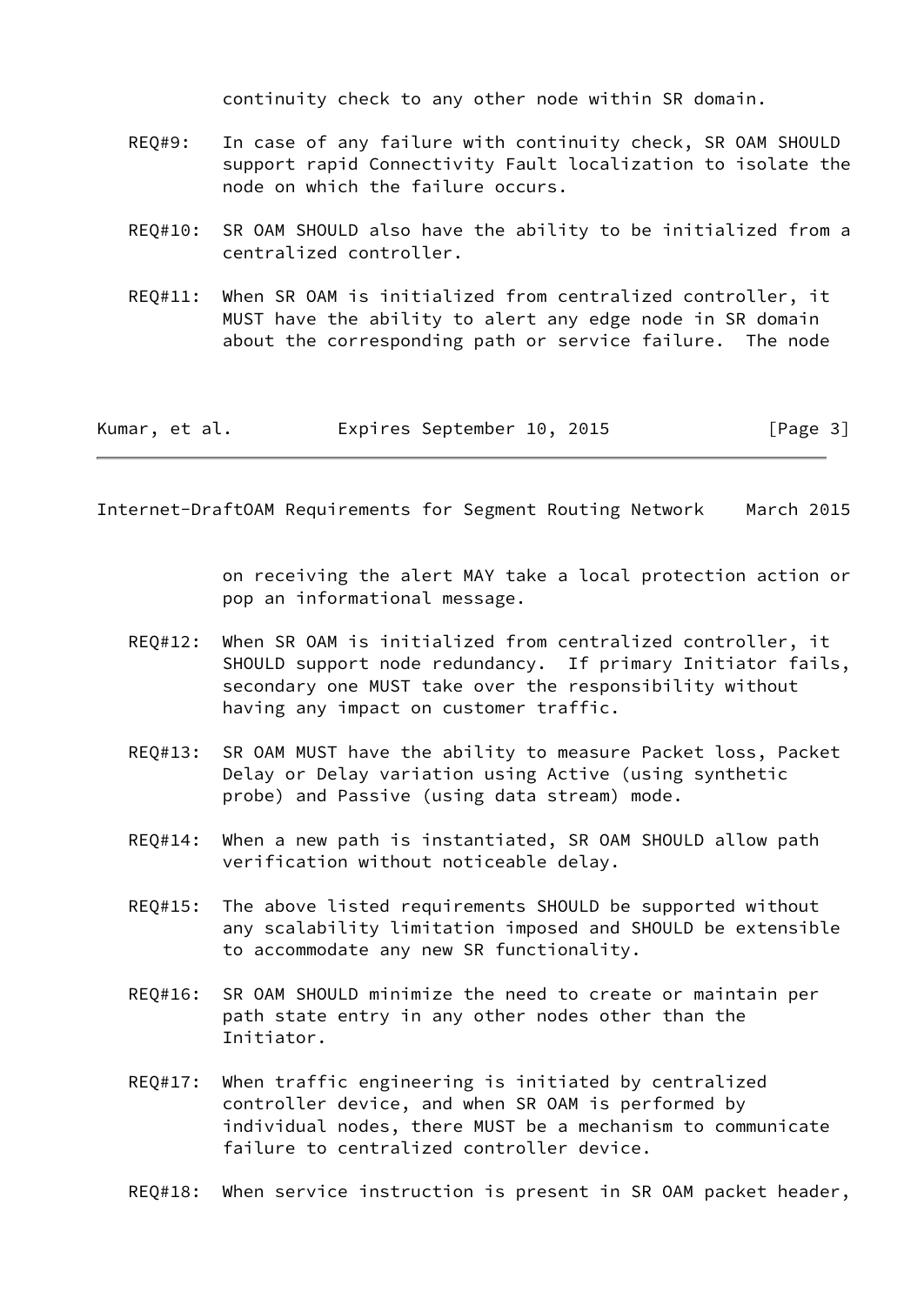there MUST be a method to disallow applying the service to the OAM packet to handle cases where that may result in unintended corruption of the OAM packet.

<span id="page-4-0"></span>[5](#page-4-0). IANA Considerations

This document does not propose any IANA consideration.

<span id="page-4-1"></span>[6](#page-4-1). Security Considerations

 This document list the OAM requirement for Segment Routing network and does not raise any security considerations.

<span id="page-4-2"></span>[7](#page-4-2). Acknowledgement

The authors would like to thank Stefano Previdi for his review.

| Kumar, et al. |  | Expires September 10, 2015 |  | [Page 4] |  |
|---------------|--|----------------------------|--|----------|--|
|               |  |                            |  |          |  |

<span id="page-4-4"></span>Internet-DraftOAM Requirements for Segment Routing Network March 2015

<span id="page-4-3"></span>[8](#page-4-3). Contributing Authors

 Sriganesh Kini Ericsson Email: sriganesh.kini@ericsson.com

<span id="page-4-5"></span>[9](#page-4-5). References

<span id="page-4-6"></span>[9.1](#page-4-6). Normative References

<span id="page-4-7"></span>[I-D.geib-spring-oam-usecase]

 Geib, R., Filsfils, C., Pignataro, C., and N. Kumar, "Use case for a scalable and topology aware MPLS data plane monitoring system", [draft-geib-spring-oam-usecase-04](https://datatracker.ietf.org/doc/pdf/draft-geib-spring-oam-usecase-04) (work in progress), March 2015.

[I-D.ietf-spring-segment-routing]

 Filsfils, C., Previdi, S., Bashandy, A., Decraene, B., Litkowski, S., Horneffer, M., Shakir, R., Tantsura, J., and E. Crabbe, "Segment Routing Architecture", [draft-ietf](https://datatracker.ietf.org/doc/pdf/draft-ietf-spring-segment-routing-01) [spring-segment-routing-01](https://datatracker.ietf.org/doc/pdf/draft-ietf-spring-segment-routing-01) (work in progress), February 2015.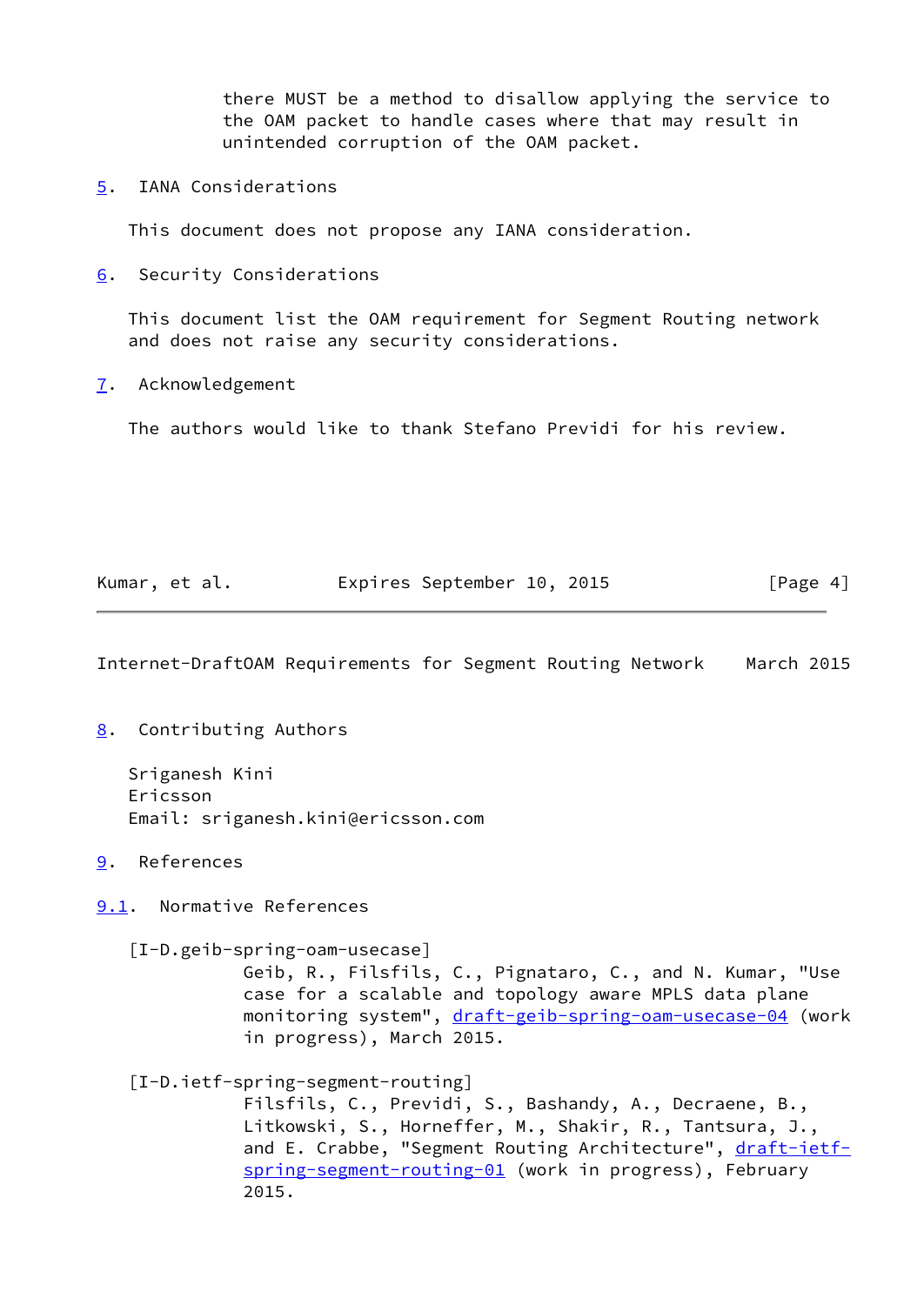[RFC2119] Bradner, S., "Key words for use in RFCs to Indicate Requirement Levels", [BCP 14](https://datatracker.ietf.org/doc/pdf/bcp14), [RFC 2119](https://datatracker.ietf.org/doc/pdf/rfc2119), March 1997.

- <span id="page-5-0"></span>[9.2](#page-5-0). Informative References
	- [RFC4379] Kompella, K. and G. Swallow, "Detecting Multi-Protocol Label Switched (MPLS) Data Plane Failures", [RFC 4379,](https://datatracker.ietf.org/doc/pdf/rfc4379) February 2006.
	- [RFC6291] Andersson, L., van Helvoort, H., Bonica, R., Romascanu, D., and S. Mansfield, "Guidelines for the Use of the "OAM" Acronym in the IETF", [BCP 161](https://datatracker.ietf.org/doc/pdf/bcp161), [RFC 6291](https://datatracker.ietf.org/doc/pdf/rfc6291), June 2011.
	- [RFC6424] Bahadur, N., Kompella, K., and G. Swallow, "Mechanism for Performing Label Switched Path Ping (LSP Ping) over MPLS Tunnels", [RFC 6424](https://datatracker.ietf.org/doc/pdf/rfc6424), November 2011.
	- [RFC6425] Saxena, S., Swallow, G., Ali, Z., Farrel, A., Yasukawa, S., and T. Nadeau, "Detecting Data-Plane Failures in Point-to-Multipoint MPLS - Extensions to LSP Ping", [RFC](https://datatracker.ietf.org/doc/pdf/rfc6425) [6425,](https://datatracker.ietf.org/doc/pdf/rfc6425) November 2011.

| Kumar, et al. |  | Expires September 10, 2015 |  |  | [Page 5] |  |
|---------------|--|----------------------------|--|--|----------|--|
|---------------|--|----------------------------|--|--|----------|--|

<span id="page-5-1"></span>Internet-DraftOAM Requirements for Segment Routing Network March 2015

Authors' Addresses

 Nagendra Kumar Cisco Systems, Inc. 7200 Kit Creek Road Research Triangle Park, NC 27709 US

Email: naikumar@cisco.com

 Carlos Pignataro Cisco Systems, Inc. 7200 Kit Creek Road Research Triangle Park, NC 27709-4987